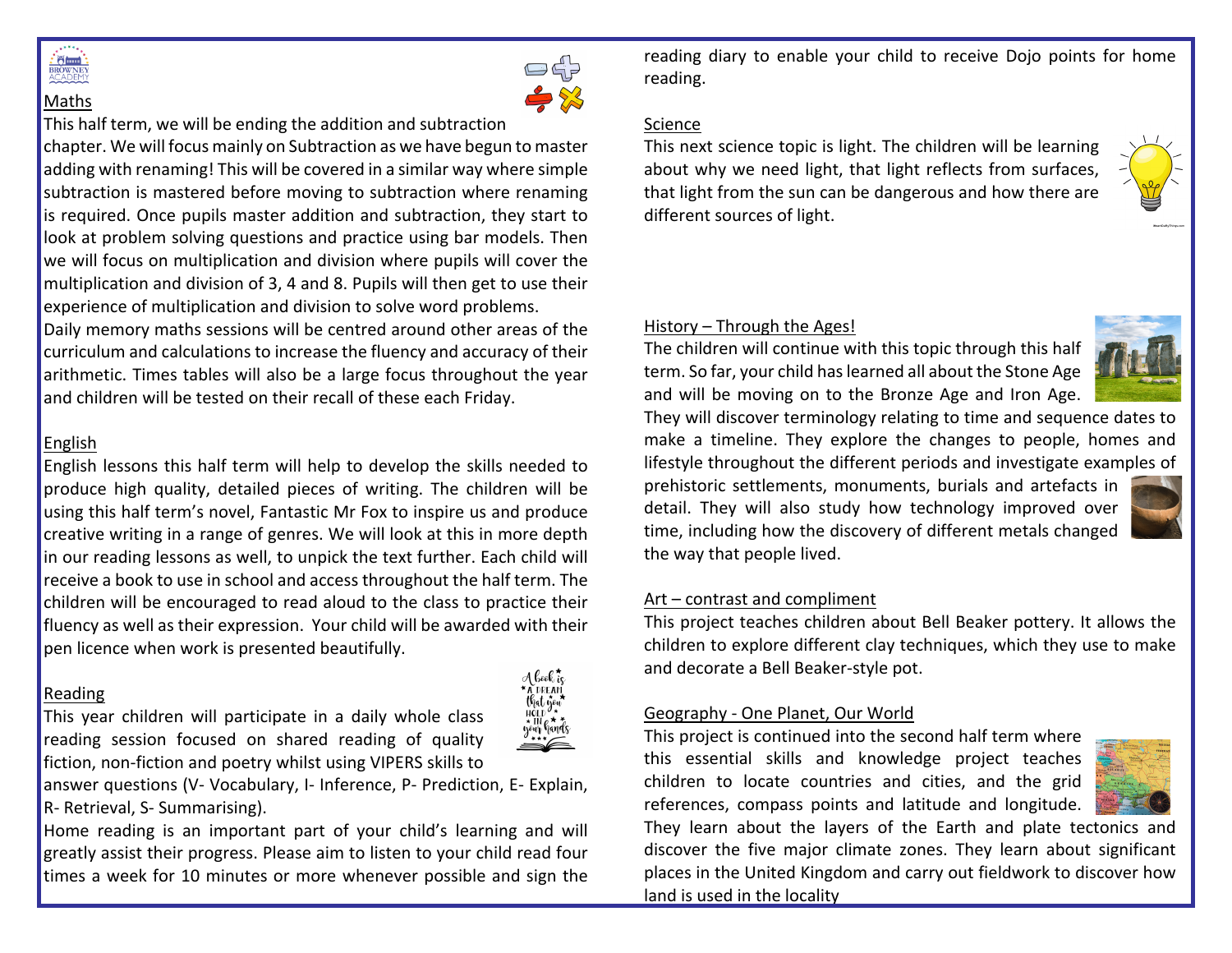# RE

This half term we are studying Christianity, looking at Advent and the importance it has to Christians at Christmas.

# PE

This term the children will be working with our sports

coach to focus on Gymnastics. Children will practice their balancing and rolls; they will create sequence and develop their co-ordination as well as their motor skills. It is essential that they come in their PE kits on a MONDAY and WEDNESDAY.

#### Homework and Spellings

Children will receive weekly homework each Friday to be returned by the following Wednesday. They will be given a task to complete which

will be based on both maths and English skill which has been taught that week as well as a short times tables activity. Spellings will also be given each week and children will be tested on these in class the following Friday.



Please remember that I am here to support you and your child in any way possible. If you have any concerns or questions, do not hesitate to contact me through Dojo! I hope you all have a fantastic, well-deserved week off.

See you soon!

Thank you for your continued support,

Miss Wilson

Year 3 Class Teacher

This half term has been a fantastic time for the children. They have grown so much and achieved amazing things already. It is a massive jump from Year 2 to Year 3 and the children have really impressed me and rose to the challenge.